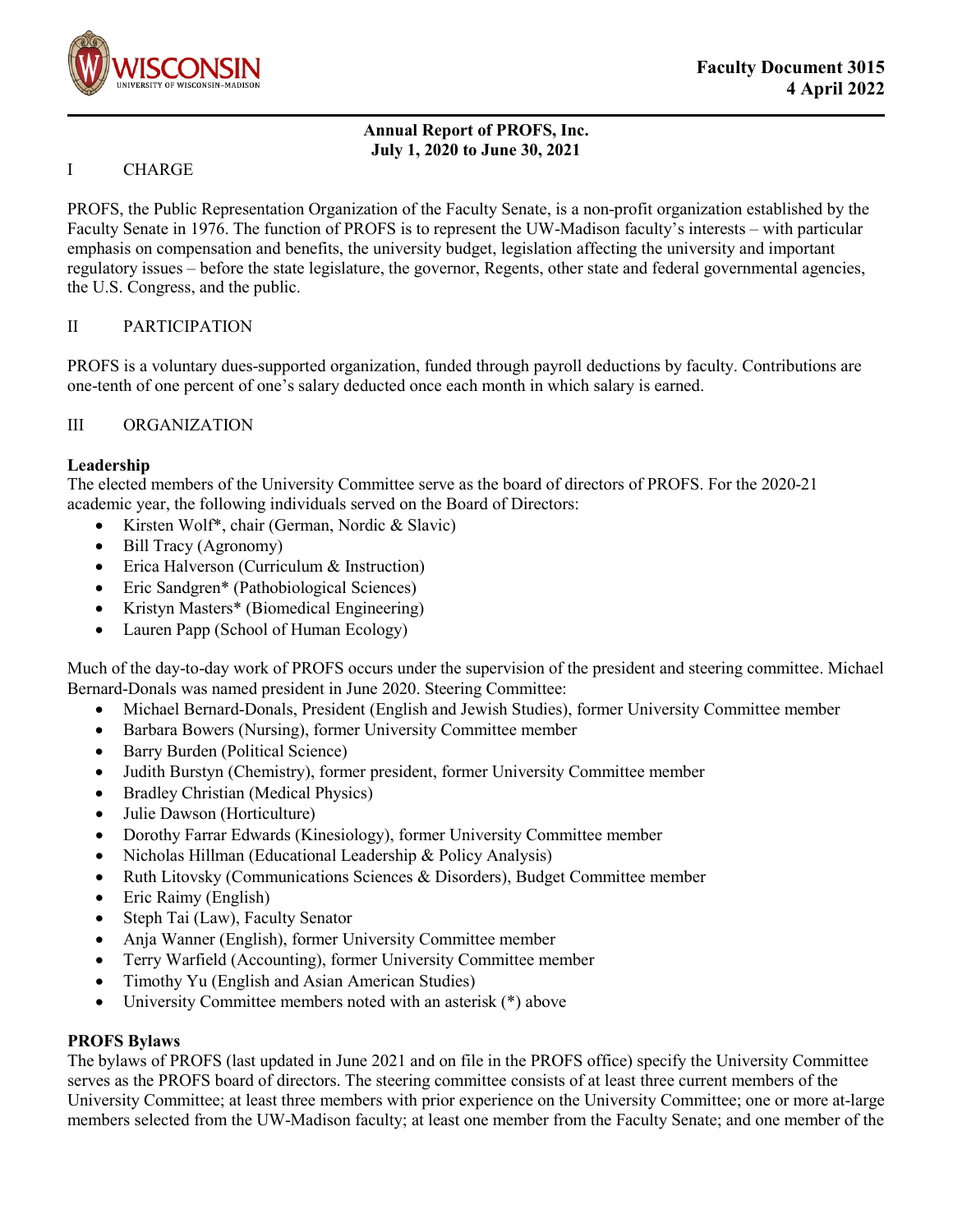Budget Committee. Members who do not serve on the University Committee serve three-year renewable terms. Current University Committee members may serve renewable one-year terms.

## **Legislative Representative**

Jack O'Meara continues to serve as PROFS Legislative Representative. Mr. O'Meara meets regularly with the board of directors and the steering committee to update them on legislative proposals affecting the faculty, establish PROFS' positions on legislation, and determine action. Mr. O'Meara meets with individual legislators and other officials at appropriate times to discuss PROFS issues and urge support of the faculty's position. PROFS arranges for members of the steering committee and other faculty members to meet with legislators, state officials, Regents, the media, and the general public, and to testify for or against key legislation.

## **Administration**

Michelle Felber is the half-time administrator and website/social media editor. She communicates regularly with faculty with email and through posts to the PROFS website, Facebook page, and Twitter feed and manages the banking and accounts payable. SVA Certified Public Accountants prepare annual taxes and the PROFS president or secretary/treasurer signs checks. The by-laws were amended in 2011 to require a financial review at least every three years. A financial review was completed by SVA in January 2021 and is available in the PROFS office for review.

## **Lobbying**

As an organization engaged in lobbying, PROFS is required to register with and report to the State of Wisconsin Ethics Commission, filing a lobbying report twice each year. PROFS also reports its interest in any legislative bill, proposal, or budget item, and if it is taking a position, its positions. All reporting is available on the Wisconsin Ethics Commission website, ethics.wi.gov.

## IV COMMUNICATION

PROFS communicates regularly with all faculty through e-mail updates and posts to the PROFS website (profs.wisc.edu), Facebook page (facebook.com/PROFSUWMadison) and Twitter feed (@PROFSUWMadison). Communication through social media continues to grow. PROFS has more than 700 Twitter followers and Facebook posts were regularly read by hundreds of Facebook users.

# V MEMBERSHIP

PROFS reaches out to new faculty every fall and continues outreach efforts to veteran faculty members. Revenue from membership held steady. In cultivating membership, PROFS emphasizes its past achievements, including:

- Helping to secure \$86 million in state-supported bonding for UW-Madison Chemistry Building project
- Leading the campaign for pre-tax retirement contributions, saving faculty about \$1,800 per year
- Securing the implementation of first-day health insurance coverage

PROFS also emphasizes its platform for the future:

- Improving state funding for the UW budget, including competitive compensation for all faculty
- Acquiring greater management flexibility for UW-Madison, including for tuition setting and managing building projects
- Increasing funding for graduate education and research

For more than 40 years, PROFS has played a key role in advocating for UW-Madison and its faculty. PROFS' sole charge is to advocate on behalf of faculty and needs continued support of the faculty to maintain its efforts. Faculty are always welcome to support PROFS by completing the form in the PROFS brochure or on the PROFS web site, profs.wisc.edu.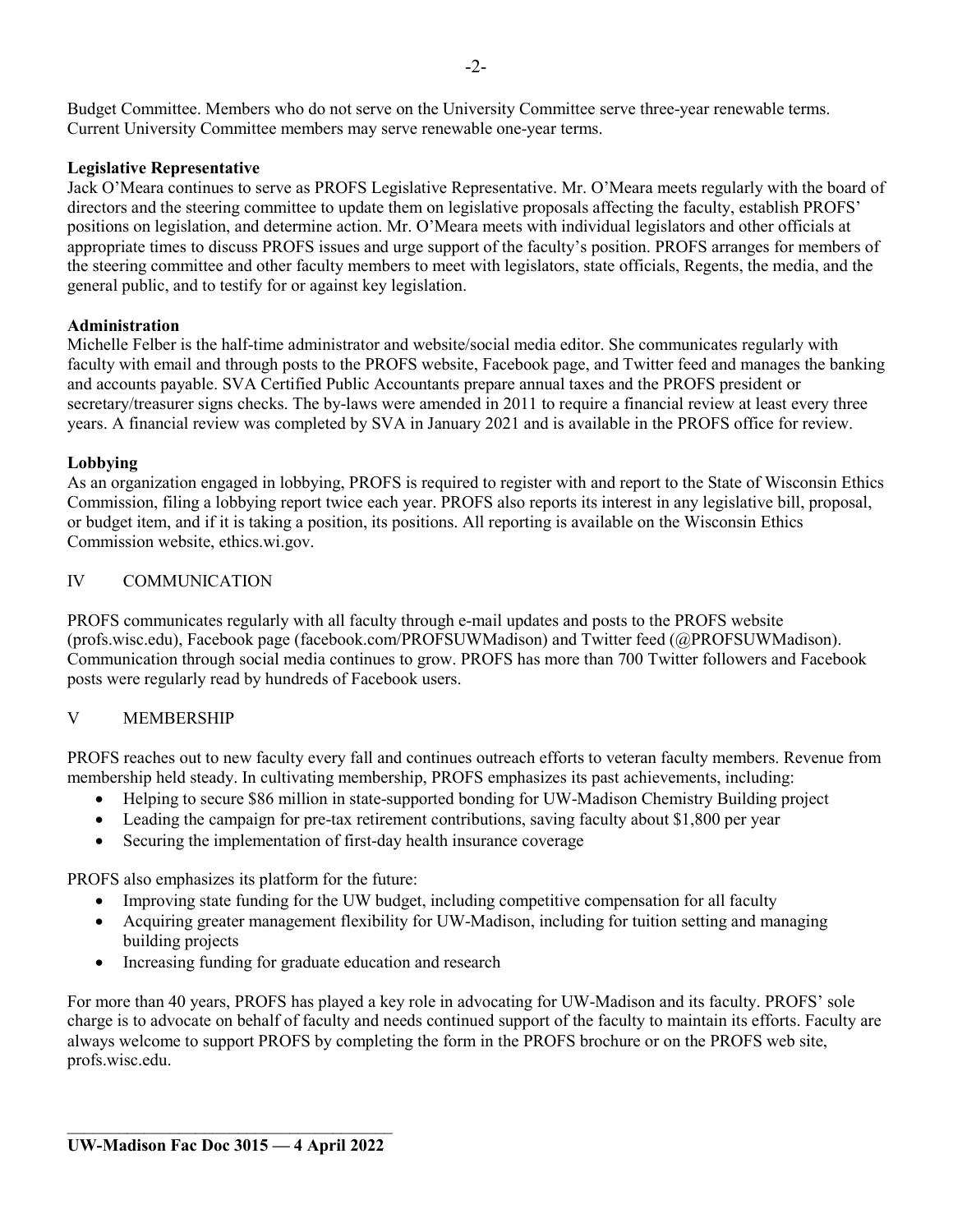## VI 2020-21 LOBBYING & LEGISLATION: PROFS' ACTIONS AND POSITIONS

PROFS was active during the 2020-21 legislative session, meeting with key legislative and university leaders. PROFS participates in more informal discussions, sending emails, making telephone calls, stopping in offices, and talking with people at meetings and in the halls of the Capitol. Over the course of the academic year, PROFS met with UW System Interim President Tommy Thompson, Regent Tracey Klein, Governor Tony Evers, and legislators.

#### **COVID-19 Pandemic**

The pandemic continued to dominate university operations and, to a lesser degree, the work of the legislature. While most courses were taught online, students returned to campus housing in the fall. UW-Madison implemented regular testing in an effort to avert large COVID outbreaks. Unfortunately, infection rates among students surged shortly after the semester began, followed by increased rates in Dane County a few weeks later.

PROFS supported Governor Evers' statewide mask mandate and joined more than 50 other organizations encouraging Republican leaders to drop their proposal to repeal the mandate.

COVID-19 also affected the university's budget. In September, the governor's office announced \$300 million of additional budget cuts due to the pandemic. These cuts, to be taken in FY21, were \$50 million more than Governor Evers proposed in July, but UW System's share of the cut was reduced from \$69 million to \$45 million. PROFS worked hard to ensure the cuts to the university were reduced. PROFS put together a joint shared governance statement that was signed by PROFS; ASPRO, the academic lobbying group; and ASM, the student government association. Jack O'Meara also spoke with Wisconsin Department of Administration Secretary Joel Brennan to encourage the state to reduce the cuts.

#### **2021-23 State Budget**

The state budget process officially began in August when UW System Interim President Tommy Thompson announced detail about UW System's 2021-23 state budget request. The operating budget proposal — a 3.5 percent increase over the biennium — featured ten key initiatives, including 20 new UW-Madison Division of Extension county-based agriculture positions. The capital budget proposal included two projects important to UW-Madison: a new engineering building to support increased growth in the College of Engineering and a new Letters & Science academic building to replace the aging Mosse Humanities Building.

Governor Tony Evers introduced a favorable 2021-23 biennial budget in February, exceeding the UW System request by almost \$100 million. Evers' proposal included \$190 million in new funding for UW System, including more than \$50 million to fully fund a continued tuition freeze and \$40 million over the biennium in unrestricted funding to address student needs and budget losses due to COVID-19.

The Governor also introduced a \$2.4 billion capital budget, which included almost \$1 billion for UW System. UW-Madison had four major projects in the proposal: a new College of Letters and Science building, a new College of Engineering building, funding for the restoration of the Music Hall, and funding for utility work on the Engineering campus.

In April, Republican legislative leaders identified hundreds of items to remove from Evers' budget, including borrowing authority for operational expenses at UW System and a plan to expand Bucky's Tuition Promise to all UW System campuses. In June, the GOP majorities crafted a budget that dramatically slashed program funding for the UW. It provided less than 5% of what Governor Evers proposed and less than 10% of what President Thompson proposed. It did not include funding for the engineering building.

On the plus side, the legislative budget included funding for the new Letters and Science Building. It also ended the instate tuition freeze, which PROFS lobbied for. And the budget included funding for 2% per-year pay increases. Pay plans need to be approved by the Joint Committee on Employment Relations (JCOER).